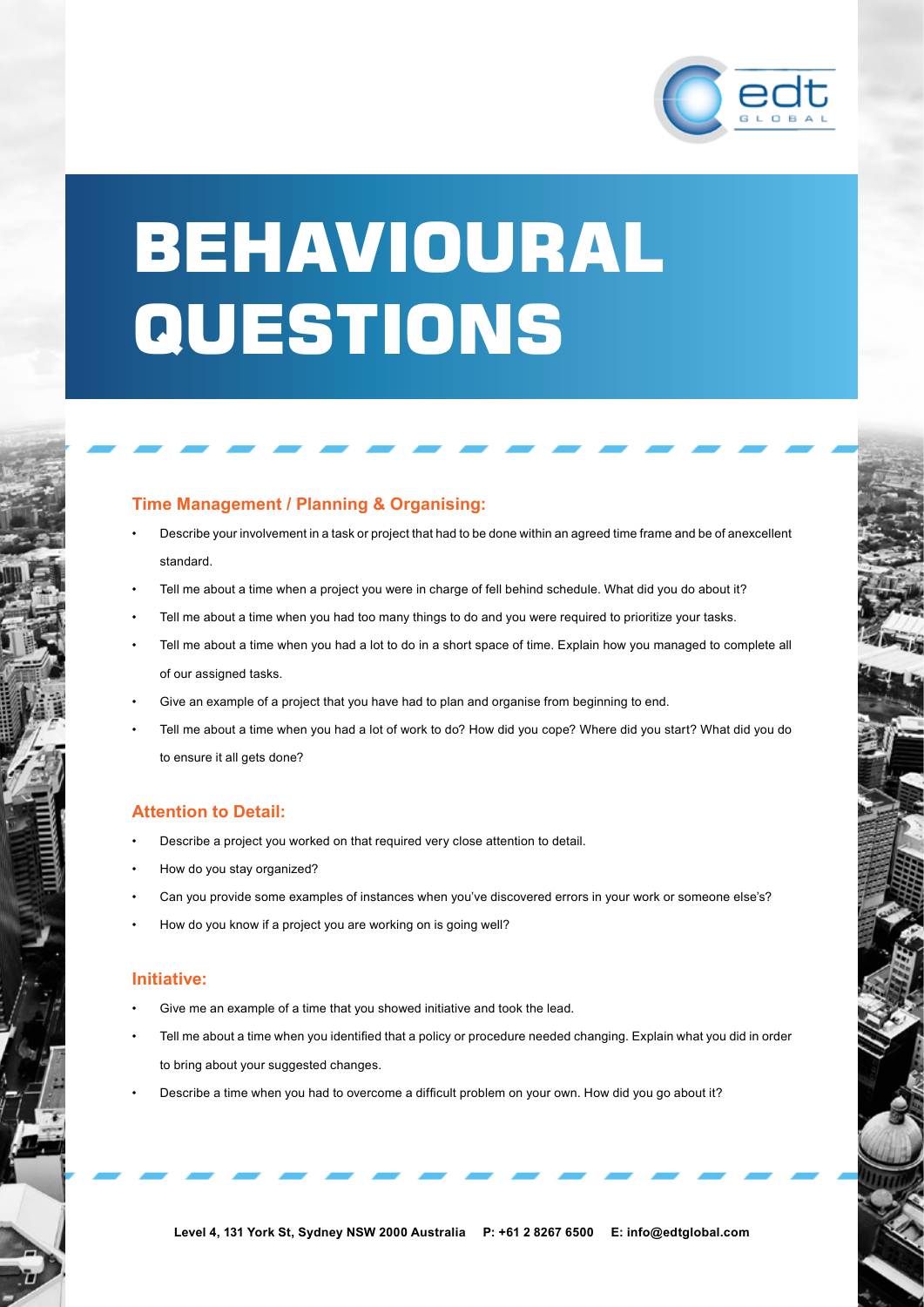

# **Creativity:**

- What type of working environment makes you creative?
- What is the most innovative thing you have done in your previous job?
- What types of changes did you implement at your last job?
- How do you encourage creativity in co-workers?

## **Communication:**

- Tell me about a time when you had to convey complex information to someone. Explain to me how you made sure the person(s) understood.
- Tell me about a time when you had to use your presentation skills to influence someone's opinion.
- If you know your boss is 100% wrong about something, how would you handle this?

## **Customer-service orientation**

- Tell me about the last time you received really great customer service.
- What was the most difficult customer service situation you ever had to deal with? How did you handle the situation?
- Describe a time when the customer was wrong. How did you handle it?

## **Problem Solving:**

- Give me a specific example of a time when you used good judgment and logic in solving a problem.
- What kind of problems have people recently called on you to solve? Tell me about your contribution to solving that problem.

## **Conflict Resolution:**

- What is your typical way of dealing with conflict? Give me an example.
- Tell me about a time you were able to successfully deal with another person even when that individual may not have personally liked you (or vice versa).
- Tell me about a recent situation in which you had to deal with a very upset customer or co-worker.

## **Managing Change / Adaptability:**

- Describe a situation in which you were able to use persuasion to successfully convince someone to see things your way.
- Tell me about a time where you had to adjust quickly to changes in organisational priorities. What did you do?
- How did you adapt the way you work to incorporate the change?
- Give me a specific example of a time when you had to conform to a policy with which you did not agree.